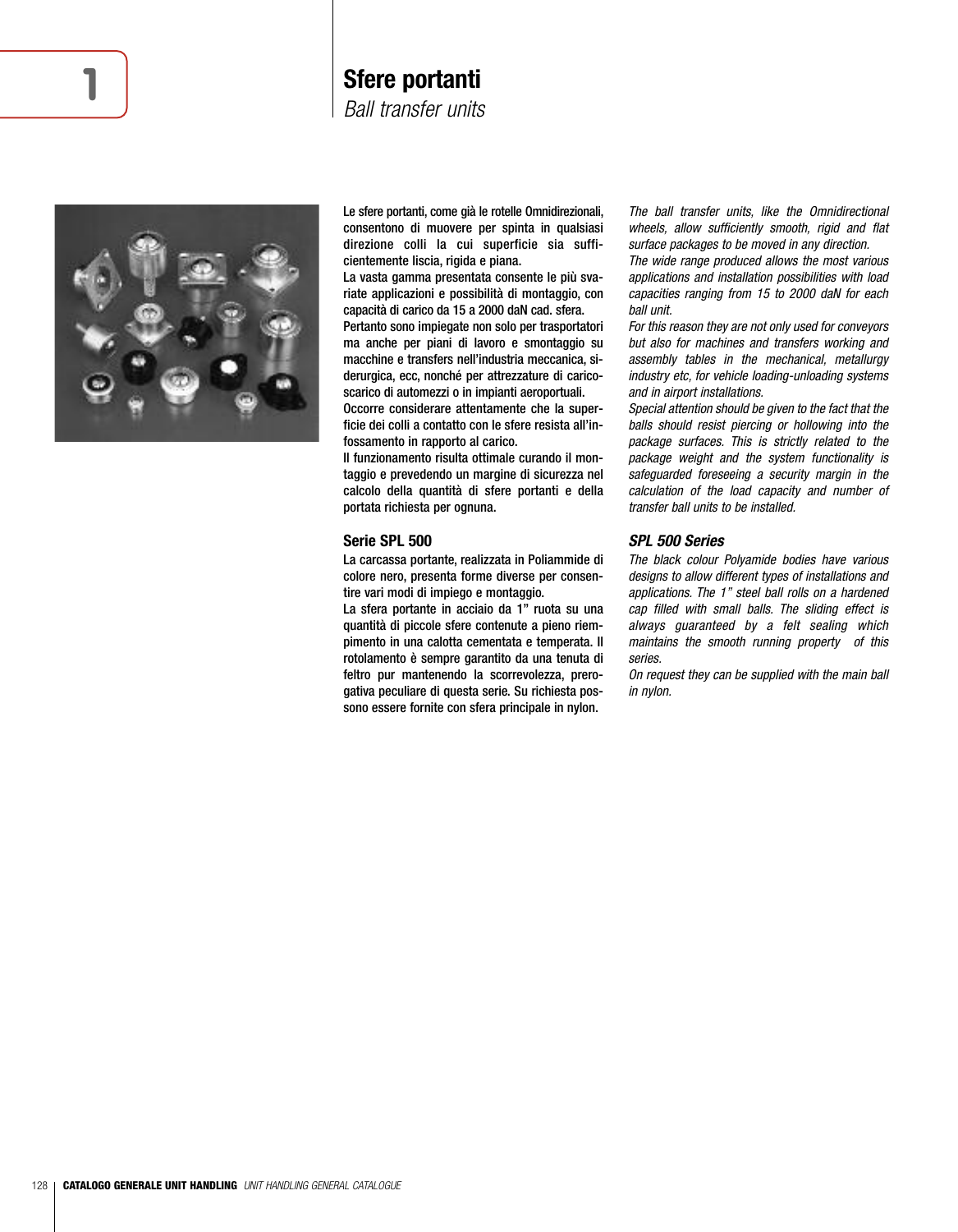#### **Componenti vari** *Components*

| <b>Tipo</b><br>Type | Portata<br>Load Capacity<br>daN | Peso<br>Weight<br>daN | Note<br><b>Notes</b>                                           |                            |
|---------------------|---------------------------------|-----------------------|----------------------------------------------------------------|----------------------------|
| <b>SPL 500</b>      | 50                              | 0,110                 | Flangia inferiore con fori                                     | standard                   |
| <b>SPL 520</b>      | 20                              | 0,052                 | flange at bottom with holes                                    | sfera in nylon-nylon balls |
| <b>SPL 501</b>      | 50                              | 0.110                 | flangia superiore con fori                                     | standard                   |
| <b>SPL 521</b>      | 20                              | 0,052                 | flange at top with holes                                       | sfera in nylon-nylon balls |
| <b>SPL 503</b>      | 50                              | 0,108                 | flangia superiore                                              | standard                   |
| <b>SPL 522</b>      | 20                              | 0,042                 | flange at top                                                  | sfera in nylon-nylon balls |
| <b>SPL 504</b>      | 50                              | 0.120                 | flangia inferiore con perno filettato                          | standard                   |
| <b>SPL 512</b>      | 20                              | 0.062                 | flange at bottom with threaded stud sfera in nylon-nylon balls |                            |

**SPL 500-520 SPL 501 - 521**

 $| \mathbf{e}$ 

n. Ī

26









60  $\overline{74}$ 



**SPL 503 - 522 SPL 504 - 512**ø52  $\mathbf{c}$  $35$  $19,5$ <u>86</u> ø44







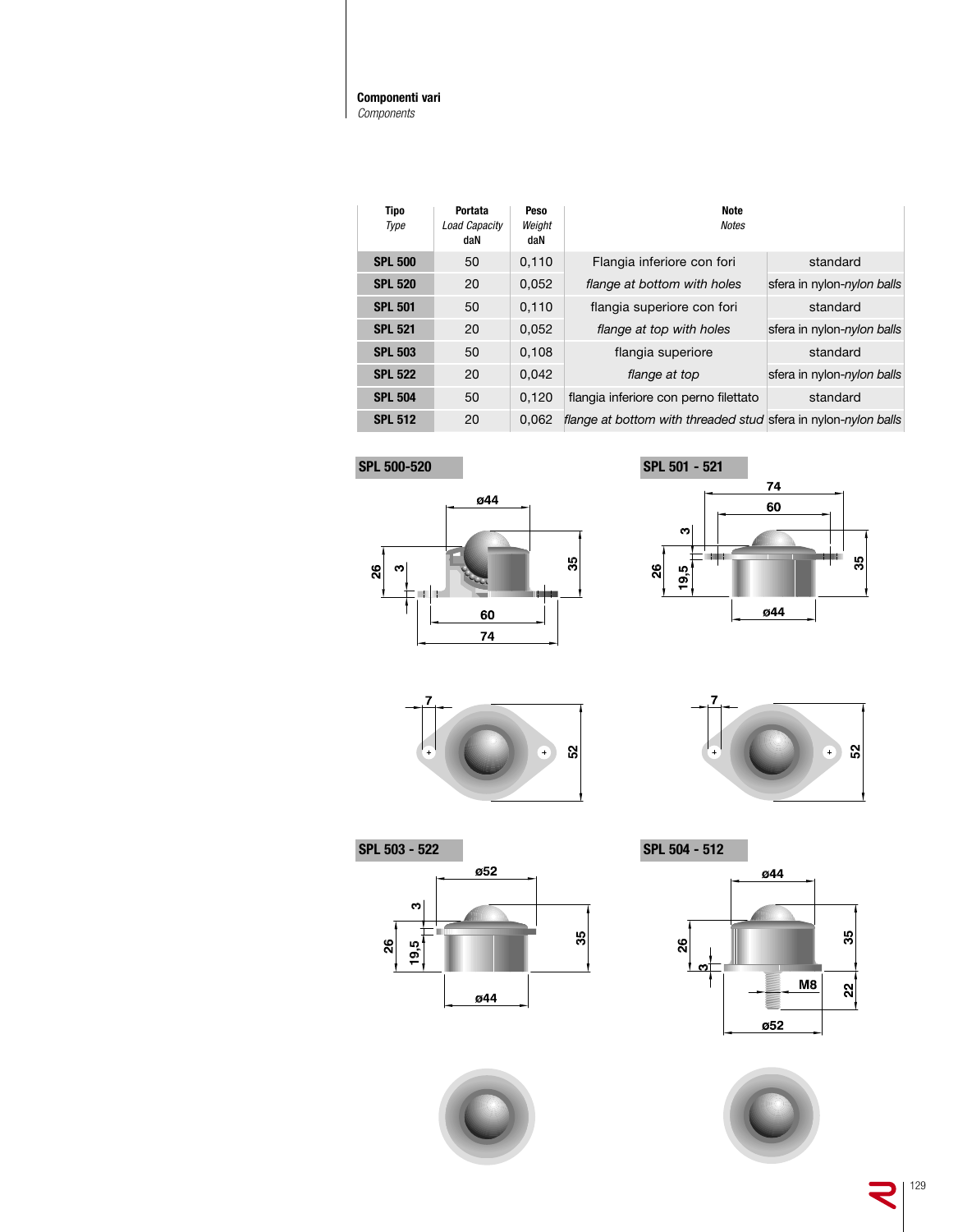# **1 Sfere portanti**

*Ball transfer units*

## **Serie SPR**

Sono completamente in acciaio, zincate, più robuste rispetto alle precedenti con carcasse tornite o in lamiera stampata per la versione "L".

## *SPR series*

All steel body with external zinc-plated parts. This series is much stronger than the previous one and its body can be machined or deep drawn for" L" version.



| Tipo<br>Diametro sfera |       |                 |     | Portata - Load capacity daN |     | Peso - Weight daN |               |       |  |  |  |
|------------------------|-------|-----------------|-----|-----------------------------|-----|-------------------|---------------|-------|--|--|--|
| Type                   |       | ball diameter   |     | esec. - exec.               |     |                   | esec. - exec. |       |  |  |  |
|                        | mm    | in.             | B   | C                           | BD. | В                 | C             | BD.   |  |  |  |
| <b>SPR 12 B-C-BD</b>   | 12,7  | $\frac{1}{2}$   | 20  | 15                          | 5   | 0,035             | 0,035         | 0,015 |  |  |  |
| <b>SPR 15 B-C-BD</b>   | 15,87 | $\frac{5}{8}$   | 50  | 40                          | 13  | 0,060             | 0,060         | 0,046 |  |  |  |
| <b>SPR 22 B-C-BD</b>   | 22,22 | $\frac{7}{8}$   | 180 | 130                         | 22  | 0,190             | 0,190         | 0,152 |  |  |  |
| <b>SPR 25 B-C-BD</b>   | 25,4  |                 | 180 | 130                         | 22  | 0,220             | 0,220         | 0,162 |  |  |  |
| <b>SPR 30 B-C-BD</b>   | 30,16 | $1\frac{3}{16}$ | 350 | 210                         | 25  | 0,360             | 0,360         | 0,270 |  |  |  |
|                        |       |                 |     |                             |     |                   |               |       |  |  |  |
| <b>SPR 15L B-C-BD</b>  | 15,87 | $\frac{5}{8}$   | 45  | 35                          | 13  | 0,038             | 0,038         | 0,024 |  |  |  |
| <b>SPR 22L B-C-BD</b>  | 22,22 | $\frac{7}{8}$   | 120 | 90                          | 22  | 0,125             | 0,125         | 0,088 |  |  |  |
| SPR 30L B-C-BD         | 30,16 | $1\frac{3}{16}$ | 200 | 140                         | 25  | 0.250             | 0.250         | 0,153 |  |  |  |

**NOTA**

**esec. B =** Standard con parti zincate e sfere in acciaio **esec. C =** con parti zincate e tutte le sfere inox AISI 420 **esec. BD =** con parti zincate e sfera principale in delrin (POM)

#### *NOTE*

**esec. B =** Standard with zinc-plated parts and steel balls **esec. C =** with zinc-plated parts and all balls in stainless steel AISI 420

**esec. BD =** with zinc-plated parts and large ball in delrin (POM)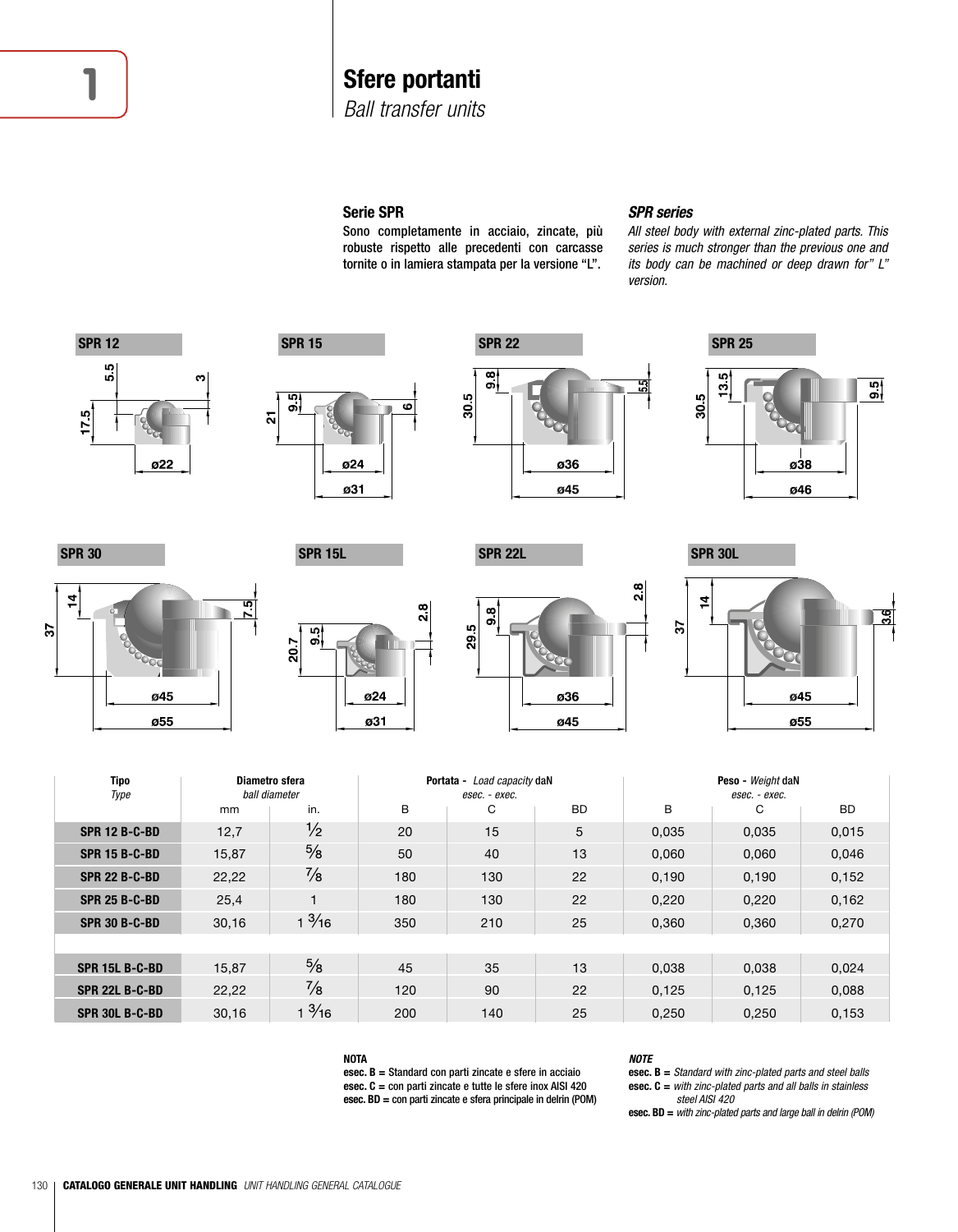**Componenti vari** *Components*

## **Serie SPS**

Le sfere portanti di questa serie sono completamente in acciaio, costruite con degli standards di precisione e progettate per impieghi particolarmente impegnativi e specifici su transfers e piani di lavoro di macchine utensili, nei trasporti pesanti, nelle industrie metallurgiche ecc.

La loro costruzione consente l'impiego sia con "sfera in alto" che con "sfera in basso". Sono previste esecuzioni a molla per applicazioni speciali, per compensare o evitare sovraccarichi e urti o dove è necessario che la sfera portante rientri a scomparsa. Le sfere principali e le sferette sono di prima qualità, le calotte sono in acciaio cementato e temperato, le sedi di contenimento sono brunite e le tenute sono in feltro, inoltre sono imposti rigorosi test di controllo qualità. Su richiesta possono essere fornite con materiali e finiture diverse.

Tutte le dimensioni indicate in questo catalogo sono soggette a tolleranze di lavorazione e, benché i disegni siano fedeli, non sono tuttavia impegnativi.

Rulli Rulmeca si riserva il diritto di modificare i prodotti senza alcun preavviso.

## *SPS series*

The ball units of this series are completely in steel, manufactured to precision standards and designed for particularly severe and specific applications such as transfers and working tables for machine tools, heavy conveyors, metallurgic industry etc.

Their construction allows them to work in either "up" or "down" applications.

Spring executions for special applications are foreseen. These allow to compensate or avoid overloading and shock and the ball to shrink completely into the cap. The main balls and the small support balls are of first quality, the caps are case hardened, the support body is burnished and sealings are of felt. Severe quality control tests are carried out for this series. On request they can be supplied with different materials and designs.

All dimensions indicated in this catalogue are subjected to machining tolerances and, although drawings are exact, they place the manufacturer under no obligation whatsoever. Rulli Rulmeca reserves the right to modify the products at any time without any notice.



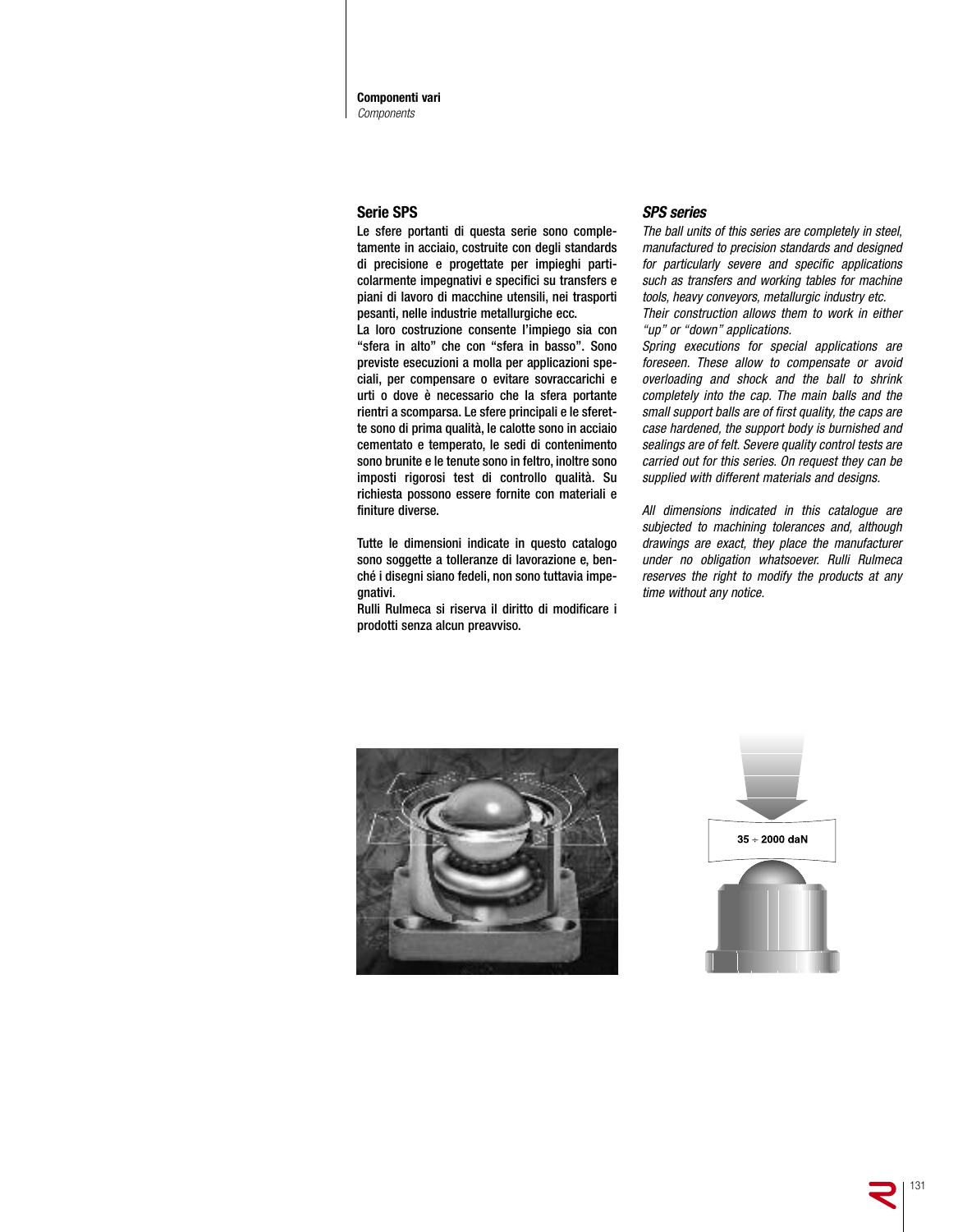# **1 Sfere portanti**

*Ball transfer units*



| Codice di ordinazione<br>Ordering code<br>Tipo / Type | Diametro sfera<br><b>Ball Diameter</b><br>mm | in.            | v    | W    | D    | d | Portata<br>Load Capacity<br>daN | <b>Peso</b><br>Weight<br>daN |
|-------------------------------------------------------|----------------------------------------------|----------------|------|------|------|---|---------------------------------|------------------------------|
| <b>SPS 610</b>                                        | 12,7                                         | $\frac{1}{2}$  | 19,1 | 15,3 | 20,6 |   | 46                              | 0,036                        |
| <b>SPS 611</b>                                        | 25,4                                         |                | 41,3 | 35,7 | 44,5 |   | 225                             | 0,383                        |
| <b>SPS 612</b>                                        | 25,4                                         |                | 44.5 | 38,1 | 50.8 |   | 375                             | 0,525                        |
| <b>SPS 613</b>                                        | 38,1                                         | $1\frac{1}{2}$ | 61,6 | 47,6 | 60,3 |   | 1100                            | 1,078                        |



| <b>SPS 614</b> | 12,7 | $\frac{1}{2}$  | 35,2  | 16,5 | 20,6  | 16,1 | M <sub>8</sub>  | 46   | 0,043 |
|----------------|------|----------------|-------|------|-------|------|-----------------|------|-------|
| <b>SPS 615</b> | 25,4 |                | 72,7  | 41,7 | 44,0  | 25,4 | M <sub>12</sub> | 225  | 0,467 |
| <b>SPS 616</b> | 25,4 |                | 75.9  | 44,1 | 50,0  | 25,4 | M <sub>12</sub> | 375  | 0,567 |
| <b>SPS 617</b> | 38.1 | $1\frac{1}{2}$ | 111,5 | 58,8 | 60,0  | 40.0 | M20             | 1100 | 1,162 |
| <b>SPS 618</b> | 50,8 | 2              | 159.8 | 94,7 | 100,0 | 50.8 | M24             | 2200 | 5,500 |
|                |      |                |       |      |       |      |                 |      |       |









| <b>SPS 624</b> | 12,7 | $\frac{1}{2}$  | 11.2 | 11,0 | 23,8  |                  | $\varnothing$ 44.5 $\varnothing$ 34.9 | 3,2  | $2 \times 3.6$  | 46   | 0,078 |
|----------------|------|----------------|------|------|-------|------------------|---------------------------------------|------|-----------------|------|-------|
| <b>SPS 625</b> | 25,4 |                | 10,3 | 31,0 | 44.0  | $\boxtimes$ 57.2 | <b>Ø</b> 44,5                         | 4,8  | $4 \times 6.1$  | 225  | 0,418 |
| <b>SPS 626</b> | 25,4 |                | 12.7 | 31,8 | 50,0  | ☑ 76.2           | ☑ 57.9                                | 6,4  | $4 \times 8.1$  | 375  | 0,766 |
| <b>SPS 627</b> | 38,1 | $1\frac{1}{2}$ | 25,4 | 34,6 | 60,0  |                  | ☑ 76.2 Ø 57.9                         | 12,7 | $4 \times 8.1$  | 1100 | 1,248 |
| <b>SPS 628</b> | 50,8 | 2              | 33,3 | 61,7 | 100.0 | ☑ 127            | DE 101.6                              | 19,1 | $4 \times 11.1$ | 2200 | 5,784 |